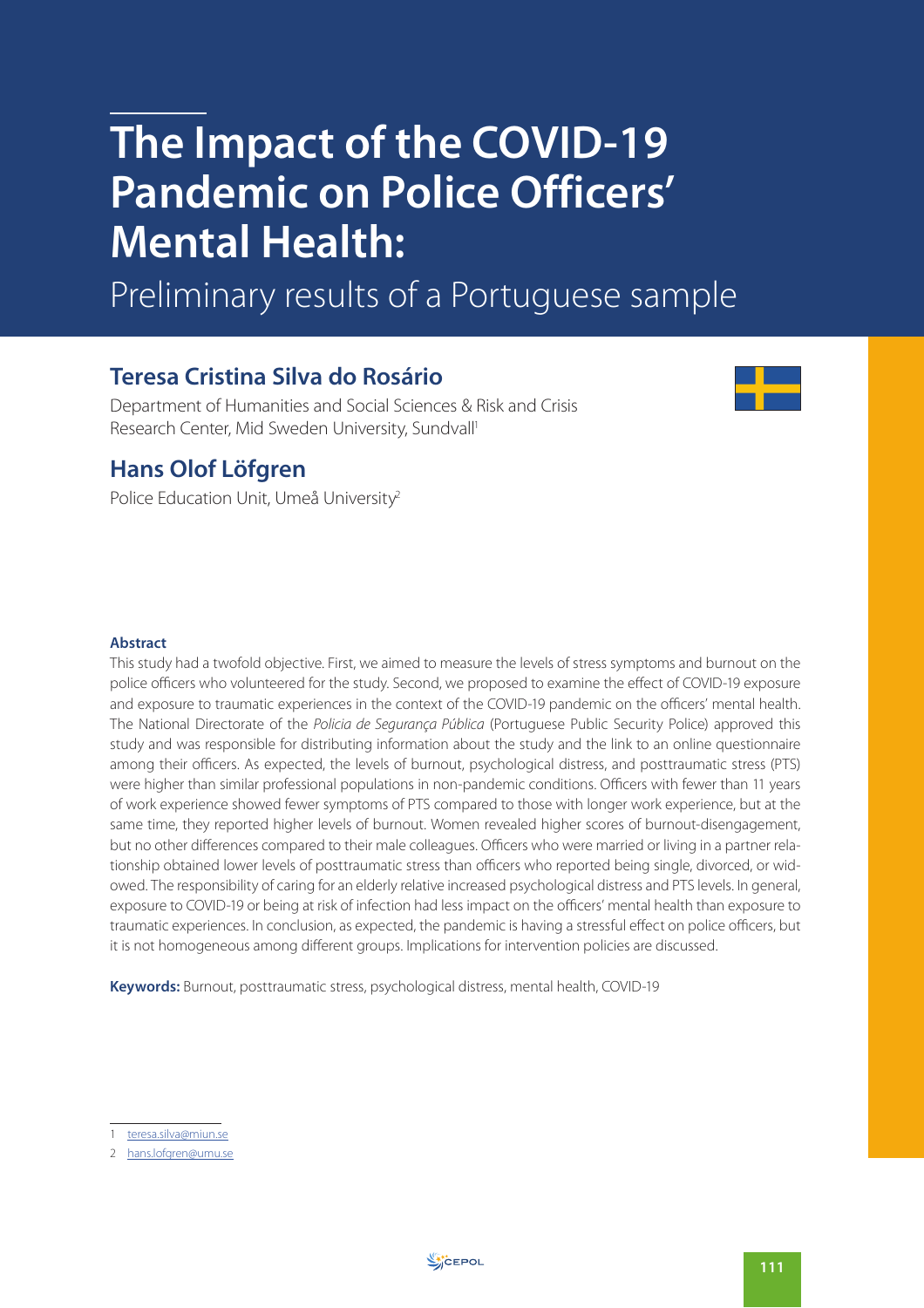# **Introduction**

Among professional groups, law enforcement has been identified as one of the most hazardous and stressful occupations due to the complexity of roles and responsibilities it entails (Deschamps et al., 2003; Liberman et al., 2002; Tuckey, Winwood & Dollard, 2012). In addition to specialised knowledge and technical competence (e.g., use of weapons), the officers need to develop social skills (e.g., interrogating suspected criminals) and certain psychological abilities (e.g., mediating tense situations) to appropriately intervene when required. A UK study involving a large sample of law enforcement agents found that under normal circumstances (i.e., in the absence of natural or human-caused catastrophes), the prevalence of mental health problems was noticeably higher than in the general population (Houdmont & Elliott-Davies, 2016). Job-related demands are the primary causes of stress and burnout symptoms, and in law enforcement, the job demands are especially high (Backteman-Erlanson, Padyab & Brulin, 2013). The extent to which the wellbeing of officers is affected is directly related to their experiences at the operational and organisational levels (Deschamps et al., 2003). Operational policing entails cumulative exposure to different potentially traumatic situations (Tuckey et al., 2012). Traumatic situations do not necessarily imply aggression, violence, or life-threatening events; the impact of incidents such as encountering a recently deceased person, a tragic road traffic accident or attending to a severely injured child, for instance, also contribute to the high prevalence of burnout and mental health problems among this professional group (Carlier & Gersons, 1994; Chopko, Palmieri & Adams, 2015; Weiss et al., 2010). When mental wellbeing is affected, it impacts many different aspects of life functioning (Agolla, 2009). Under normal conditions, job-related stressors in law enforcement are the leading cause of sickness absence (University of Cambridge, 2018) and illness-related retirement (Summerfield, 2011). A UK study in 2017 found that 47% of the officers had taken sick leave for mental health issues within the past five years of the time of the study (Police Firearms Officer Association, 2017).

The prevalence of mental disorders in law enforcement has been widely debated in the scientific literature. Houdmont and Elliott-Davies (2016) found that 39% of the participants in their study, among English and Welsh police officers, required mental health care. A nationwide survey conducted with a large sample of police officers in Norway found that 8.2% suffered from severe depression and 11.2% severe anxiety symptoms (Berg et al., 2006). In Australia, Harman (2019) showed that the prevalence of mental disorders was higher among police and emergency services than any other professional group. Similar findings have been reported in many other countries.

Occasionally, operational policing exposes officers to potentially extreme traumatic events. Police officers are among the first responders to natural catastrophes and to disasters either accidentally or intentionally caused by humans. Earthquakes, tsunamis, wildfires, aviation accidents, explosions, riots, and terror attacks expose emergency responders to exceptionally dangerous and traumatic situations. These situations are, in general, characterised by a significant loss of life under a short timespan. The urgency when searching for potential survivors and the life-threatening conditions when rescuing people and recovering dead bodies from the rubble are work-related stressors that add to the sense of being responsible for the security of the public and furthermore the safety and wellbeing of colleagues and other frontline responders. Under such circumstances, the prevalence of posttraumatic stress (PTS) and other anxiety spectrum disorders increases sharply (e.g., Neria, DiGrande & Adams, 2011; Razik, Ehring & Emmelkamp, 2013). The effect of PTS is devastating – it reduces the quality of life, contributes to poor physical health, and boosts self-harming behaviours (Berget et al., 2007; Maia et al., 2007).

In this regard, the COVID-19 pandemic is of greater cataclysmic proportions than any previous event in the last 75 years, although it is occurring over a longer timespan. The known number of people infected, severely sickened, and killed by COVID-19 is very high in many countries, and healthcare systems worldwide have been overwhelmed and close to collapse. A lack of sufficient personal protective equipment has been a complaint of many frontline professionals in many nations during the beginning of the pandemic.

There has been a widespread high risk of contagion, and considering that the level of subjective threat has a higher psychological impact than a real threat (Razik et al., 2013), it is reasonable to hypothesise that the perceived level of exposure to the virus could be traumatic in itself. Furthermore, among frontline responders, a feeling of being unable to protect the health of close relatives and friends, and an occasionally hostile social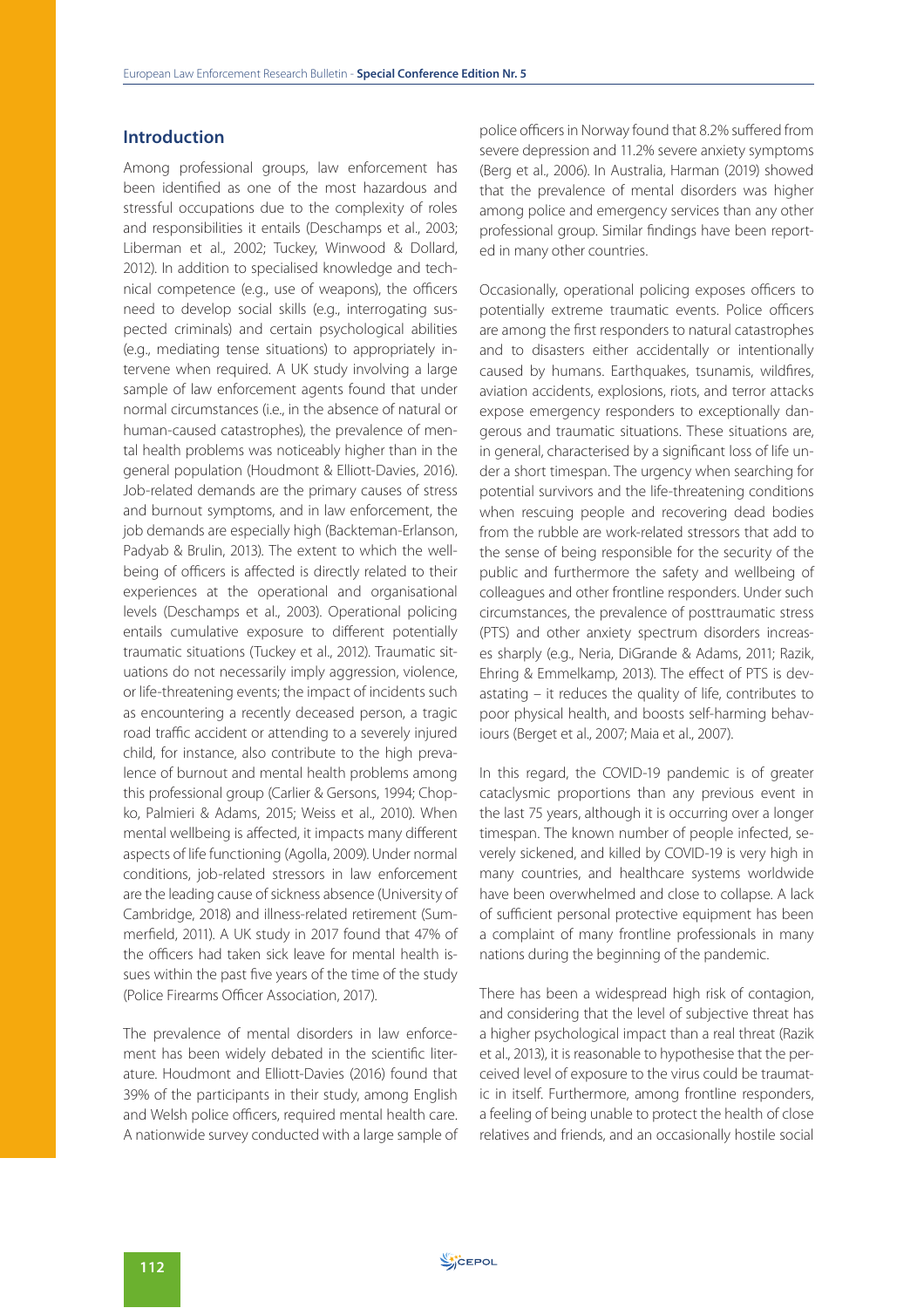environment might increase their risk of developing mental disorders.

Securing the psychological wellbeing of law enforcement agents should be a priority for mental health services because, besides protecting the public from criminal activity, these agents are responsible for enforcing measures (i.e., restrictions, curfews, and lockdowns) that protect public health. Identifying the early signs of mental health problems establishes a base for applying evidence-based policies that can help prevent associated co-morbidity and disability in such a valuable professional group. We established the objectives of the study with this framework in mind. First, we aimed to measure the level of burnout, psychological distress, and PTS in officers who volunteered for the study. Second, we proposed to analyse the effect of COVID-19 exposure, risk of infection, and traumatic experiences on the police officers' mental health in the context of the pandemic.

## **Method**

#### **Study design and recruitment**

This study had a cross-sectional design with data collection occurring at a single moment in time. The study was approved by the National Directorate of the Policia de Segurança Pública (NDPSP), one of five law enforcement bodies operating in Portugal with around 21,000 police officers. The NDPSP distributed the information about the study and the to the web-based questionnaire among the officers, indicating that participation was voluntary. Data collection took place between late July and late December 2020. Since we, the researchers, had no control over the recruitment process, it was not possible to ensure that all the officers were contacted, and, therefore, we could not calculate the response ratio. In total, 1,639 officers responded to the questionnaire, with 97.4% ( $n = 1597$ ) accomplishing the only inclusion criterion of being in active service at any time since January 1st, 2020.

#### **Questionnaire**

## The questionnaire included:

a) sociodemographic questions (i.e., gender, marital status, school-age children, and caring for an elderly relative), b) one question about exposure to COVID-19 in the line of duty, and c) standardised tools to measure burnout, psychological distress and posttraumatic stress.

#### **Oldenburg Burnout Inventory**

The Oldenburg Burnout Inventory (OLBI) is a self-report instrument with responses on a five-point Likert scale (1 = Strongly disagree to  $5 =$  Strongly garee). The instrument assesses two dimensions – disengagement and exhaustion (Demerouti et al., 2001) – with eight items per dimension. Demerouti and colleagues (2003) offered initial construct validity evidence for this instrument. The OLBI demonstrated acceptable reliability (i.e., test-retest reliability and internal consistency) as well as factorial, convergent, and discriminant validity (Halbesleben & Demerouti, 2005). In the current study, Cronbach's alpha are.840 for disengagement and.873 for exhaustion. For each dimension, we calculated the total score (sum of items' scores) and the mean item score to compare with other studies in the scientific literature.

#### **General Health Questionnaire – 12 items**

The 12-item version of the General Health Questionnaire (GHQ-12) (Goldberg & Williams, 1988) is frequently used to measure common mental disorders in public health surveys. This instrument is used to screen for general (i.e., non-psychotic) psychiatric morbidity (Goldberg & Williams, 1988). The GHQ-12 uses a fourpoint Likert scale ( $0 =$  Better than usual to  $3 =$  Much less than usual). We calculated the total score as the sum of the items' scores. To compare with other studies, we recoded the variable, as proposed by Goldberg and Williams (1988), in which categories Better than usual and Same as usual scored 0 and categories Less than usual and Much less than usual scored 1. In this case, the possible range is 0 to 12, with higher scores indicating a higher level of psychological distress. This instrument has been widely used and extensively validated in general and clinical populations worldwide (e.g., Hystad & Johnsen, 2020; Lundin et al., 2016; Tait, French & Hulse, 2003). The Cronbach's alpha in this study was.907.

#### **Posttraumatic Stress Checklist for DSM-5**

The Posttraumatic Stress Checklist for DSM-5 (PCL-5) is a 20-item self-report measure that assesses the DSM-5 symptoms of PTS (Weathers et al., 2013), and it is one of the most widely applied screening measures to evaluate posttraumatic stress disorder (PTSD) in clinical and research settings. We adapted the scale's four initial questions to the context of the COVID-19 pandemic, asking whether the respondents had endured or witnessed one or more stressful experiences that involved death, threatened death, or actual or threatened serious injury. In these initial questions, we also asked if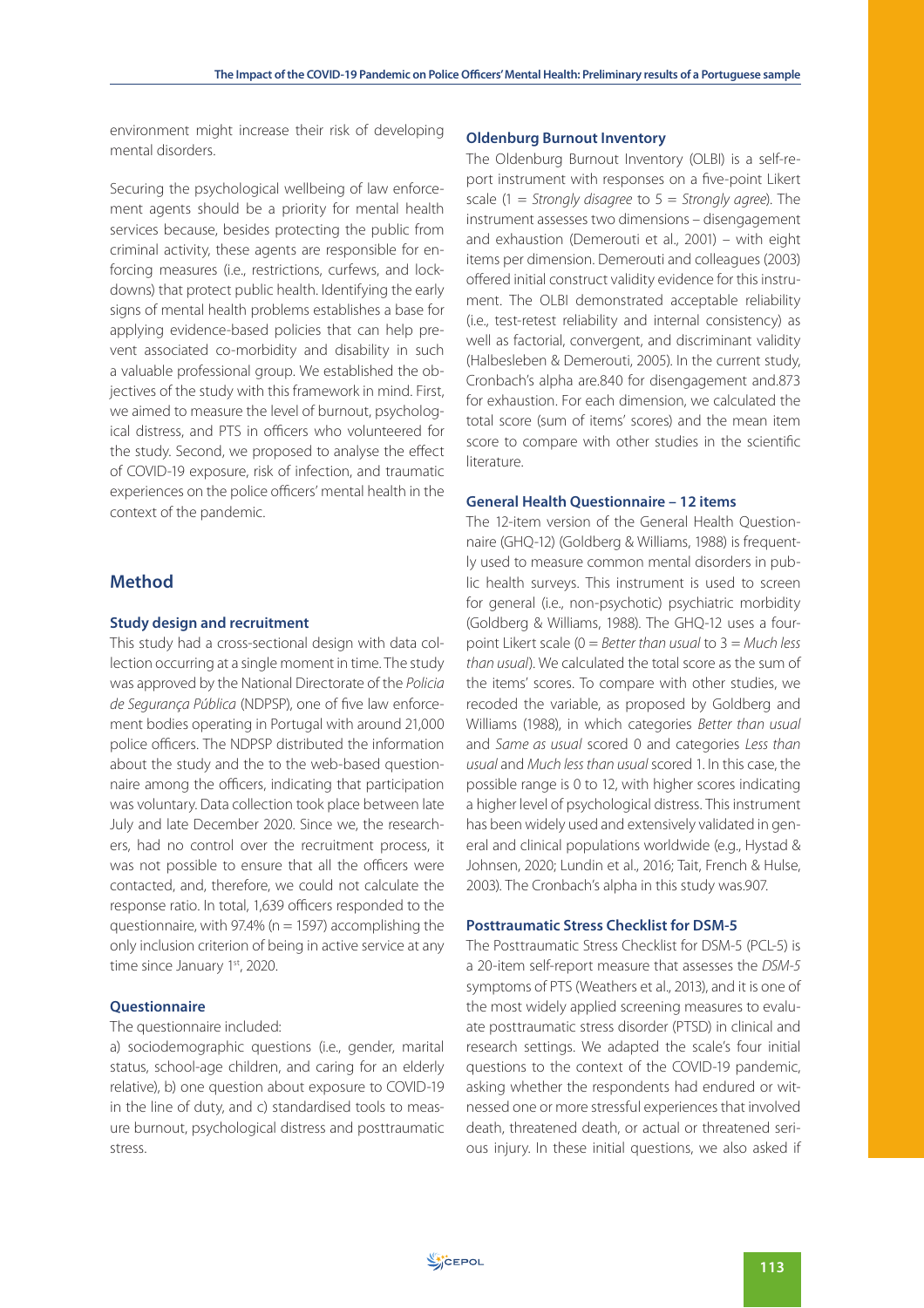the respondents had learned about an event where a close relative or friend experienced premature or unexpected death. If the respondent answered Yes to any of these questions, the questionnaire would unlock 20 items about posttraumatic symptoms. These items were rated on a five-point Likert-type scale, with scores ranging from  $0 = Not$  at all to  $4 = Extremely$ , resulting in a symptom severity score. A cut-off score of 31–33 has been recommended (Bovin et al., 2016) to consider the presence of a disorder. This instrument has been validated in multiple samples (e.g., Blanchard et al., 1996; Forbes, Creamer & Biddle, 2001; Ruggiero et al., 2003). The Cronbach's alpha in our study was.967.

# **Ethical concerns**

Besides the information of the study distributed by the NDPSP, the first screen of the online questionnaire presented the researchers' affiliations and contact information, the objectives of the study, and informed about the conditions of data protection. Furthermore, and since we considered the questionnaire entailed a risk for psychological discomfort, we advised that if that were the case, the participant might consider closing their browser and seeking help from support resources available at their place of employment. We also offered a telephone-based emotional support line with a registered clinical psychologist who collaborated on the study. To access the questionnaire, the participants had to express their consent to participate in the study. The study received ethical approval by the XXXX Swedish National Ethical Review Committee.

# **Results**

From the total number of respondents, 88.4% ( $n =$ 1412) were men, while 11.2% were women ( $n = 179$ ). The majority of officers ( $n = 951, 59.7%$ ) had worked in law enforcement for more than 20 years, while 25%  $(n = 398)$  had been in the profession between 11 to 20 years, and 15.3% ( $n = 244$ ) had 10 years or fewer of service. We found no statistically significant differences between officers who worked 11 to 20 years and those who worked for more than 20 years in the profession regarding the three scales' scores. Therefore, we clustered these two groups for the analyses. The greatest percentage (82.5%,  $n = 1318$ ) were married or living with an intimate partner, while 17.3% ( $n = 276$ ) were single, divorced, or widowed. The larger part (66.4%,  $n = 1058$ ) reported having school–age children even if they were not living with them. Almost a quarter of the sample (22.3%,  $n = 356$ ) had been responsible for the care of an elderly relative at some time since January 1st, 2020. When asked if they were exposed to COVID-19 in the line of duty, 65.2% ( $n = 1042$ ) answered Yes, 9.3%  $(n = 148)$  answered No, and 25.5%  $(n = 407)$  were not sure. We found no statistically significant differences between those officers who answered No and those who answered Not sure in the scales' scores. Thus, we clustered both groups for the analyses. A significant number of officers ( $n = 995, 62.3%$ ) answered Yes to at least one of the four initial questions of the PCL-5, and from them,  $95.6\%$  (n = 950) reported having at least one symptom of PTS. Considering a cutoff score of 33, we obtained a prevalence of probable PTSD of 26.1%. In Table 1, we present the descriptive statistics of the scales.

|                                                      | <b>OLBI-D</b> | <b>OLBI-E</b>  | <b>GHO-12</b> | PCL-5         |
|------------------------------------------------------|---------------|----------------|---------------|---------------|
| Valid cases                                          | 1586          | 1577           | 1594          | 994           |
| Scale rank                                           | $[8-32]$      | $[8-32]$       | $[0-36]$      | $[0 - 80]$    |
| Sample rank                                          | $[8-32]$      | $[8-32]$       | $[1 - 36]$    | $[0 - 80]$    |
| Mean (total score, Likert) (SD)                      | 20.3(4.1)     | 20.2(4.1)      | 12.5(5.7)     | 21.6 (17.9)   |
| Mean (total score, 0-0-1-1) (SD)                     |               |                | 2.7(3.3)      |               |
| Mean (mean item score) (SD)                          | 2.54(0.51)    | 2.52(0.51)     |               |               |
| $P_{25}$ , $P_{50}$ , $P_{75}$ (total score, Likert) | 18-21-23      | $17 - 20 - 23$ | $8 - 11 - 15$ | $6 - 18 - 34$ |

#### Table 1. Descriptive statistics of burnout, psychological distress, and posttraumatic stress

Note: OLBI-D = Disengagement scale of the Oldenburg Burnout Inventory; OLBI-E = Exhaustion scale of the Oldenburg Burnout Inventory; GHQ-12 = General Health Questionnaire, 12-item version; PCL-5 = Posttraumatic Stress Checklist for DSM-5.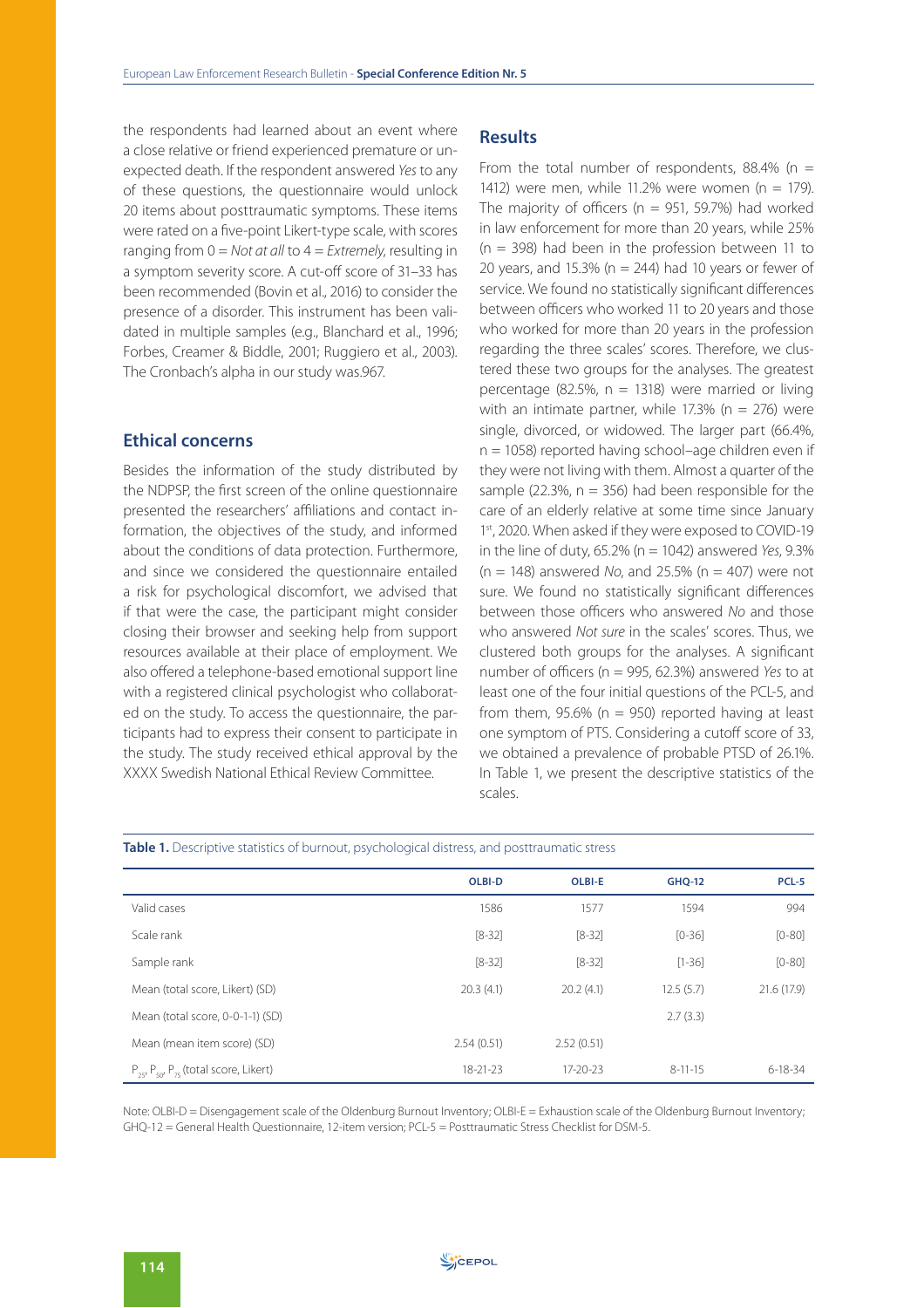We compared the mean value of each of the scales for the different groups. Since we performed 27 comparisons, we applied the Bonferroni adjustment for multiple comparisons testing (e.g., Chen, Feng & Yi, 2017), and considered any result <.002 statistically significant. While police officers newer to the profession (i.e., 10 years of experience or less) obtained higher scores on average for both the disengagement ( $t(1580) = 3.939$ ,  $p$  <.001) and exhaustion scales (t(1571) = 4,291,  $p$  <.001), more experienced officers obtained higher scores on average for psychological distress  $(t(1588) = -4.631$ ,  $p$  <.001), and PTS (t(989) = -2.536,  $p$  =.011). Officers who were responsible for the care of an elderly relative during the pandemic, obtained higher scores on average for psychological distress (t(499,951) = -3.944,  $p$  <.001), and PTS (t(402,231) = -3.858,  $p$  <.001). Officers who reported they had been exposed to COVID-19 in the line of duty, obtained higher scores on average for disengagement (t(1225.053) = 5.663,  $p \le 0.001$ ), exhaustion  $(t(1203.678) = 7.905, p < .001)$ , and psychological distress (t(1358.946) = -6.760,  $p$  <.001). Likewise, officers who had been exposed to stressful experiences in the context of the pandemic obtained higher scores on average for disengagement (t(1347.505) = -10.796,  $p$  <.001), exhaustion (t(1348.888) = 12.464,  $p$  <.001), and psychological distress (t(1523.664) = -12.582,  $p < .001$ ).

We tested a hierarchical linear regression model using each of the total score of the scales as a dependent variable. In the first step of the regression, we introduced the predictors gender (men are the reference group), years in law enforcement (10 years or less is the reference group), living situation (married or living with an intimate partner is the reference group) and responsible for the care of an elderly relative. In the second step, we introduced the predictors exposed to covid-19 in the line of duty and exposed to stressful experiences in the context of the pandemic. The coefficients of the regression analysis are displayed in Table 2. What best explained disengagement was being a woman, newer to the profession, and unexposed to stressful experiences. What best explained exhaustion was being newer to the profession, unexposed to COVID-19, and unexposed to stressful experiences. Psychological distress was higher among those with more experience in the profession, those responsible for the care of an elderly relative, those exposed to COVID-19, and those exposed to stressful experiences. Finally, having more experience in the profession, being single, divorced, or widowed, being responsible for the car of an elderly relative, and being exposed to COVID-19 were predictors of PTS.

|                     |          | <b>OLBI-D</b> |          | <b>OLBI-E</b> |          | <b>GHQ-12</b> |         | PCL-5   |  |
|---------------------|----------|---------------|----------|---------------|----------|---------------|---------|---------|--|
| Predictors          | β        | Sig.          | β        | Sig.          | β        | Sig.          | β       | Sig.    |  |
| Gender              | .051     | .041          | $-0.002$ | .944          | $-0.003$ | .915          | $-.010$ | .762    |  |
| Years in LE         | $-104$   | < 0.001       | $-115$   | < .001        | .117     | < .001        | .075    | .020    |  |
| Living situation    | $-0.005$ | .843          | $-.015$  | .555          | .024     | .330          | .074    | .022    |  |
| Care of elderly     | .020     | .418          | $-.023$  | .351          | .063     | .009          | .116    | < .001  |  |
| Exposed to COVID-19 | $-0.049$ | .063          | $-0.092$ | < 0.001       | .052     | .043          | .066    | .038    |  |
| Exposed to SE       | $-238$   | < 0.001       | $-259$   | < 0.001       | .258     | < .001        | $-$     |         |  |
| Adjusted $R^2$      | .077     |               | .103     |               | .097     |               | .026    |         |  |
| <b>ANOVA</b>        | 22.785   | < 0.001       | 31.067   | < 0.001       | 29.423   | < .001        | 6.255   | < 0.001 |  |

#### **Table 2.** Coefficients of the hierarchical linear regressions' second step

Note: OLBI-D = Disengagement scale of the Oldenburg Burnout Inventory; OLBI-E = Exhaustion scale of the Oldenburg Burnout Inventory; GHQ-12 = General Health Questionnaire 12-item version; PCL-5 = Posttraumatic Stress Checklist for DSM-5, LE = Law Enforcement; SE = Stressful Experiences.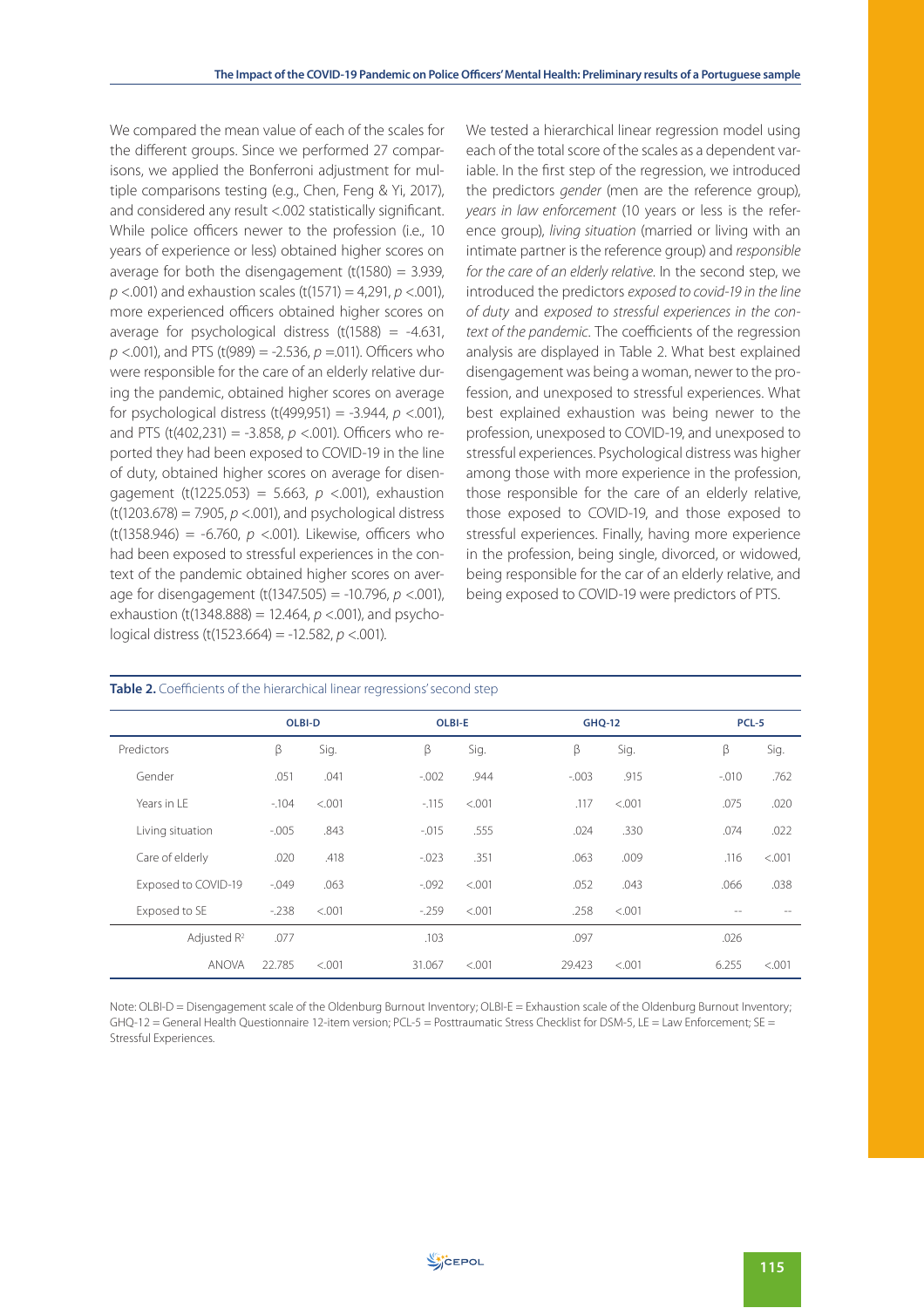# **Discussion**

The objective of this study was to evaluate the impact of the COVID-19 pandemic on police officers' mental health because they are among the frontline workers with the specific role of enforcing pandemic management strategies, especially restrictions, curfews, and lockdowns. We hypothesised that there might be additional factors to the job-related demands that are the primary cause of burnout and psychological distress (Backteman-Erlanson et al., 2013) in the law enforcement profession. Furthermore, the pandemic might have facilitated exposure to stressful experiences, and exposure to COVID-19 and the risk of contagion might represent a stressful factor in itself. While the results confirmed our hypotheses to a certain degree, we do not seem to be on the verge of a major mental health crisis in the law enforcement profession due to the COVID-19 pandemic. On average, we found levels of burnout and psychological distress only slightly higher than those reported for police officers during normal conditions (i.e., in the absence of natural or human-caused catastrophes) (e.g., Basinska & Dåderman, 2019; Basinska & Gruszczynska, 2017; Basinska, Wiciak & Dåderman, 2014; Sundqvist et al., 2015). Regarding PTS, it is difficult to establish comparisons because studies employ different measures. However, we found only marginally higher mean levels on the PCL-5 than others who employed the same instrument in police officers' populations and public safety personnel during normal conditions (e.g., Lentz, Silverstone & Krameddine, 2020; Shields et al., 2021). While 26.1% of our study's participants were above the PCL-5 cut off point indicating probable PTSD, a study by the University of Cambridge (2018) estimated a prevalence of 20% of PTSD in officers who had experienced traumatic events other than catastrophes. Therefore, the current scenario differs from that found during cataclysms, as it has been estimated that the excess of morbidity rate of psychiatric pathology can reach 20% in the first year of a catastrophe (Bromet, 2012). Anxiety spectrum disorders are amongst the highest rates, especially among emergency workers exposed to a higher number of deaths (Government Office for Science, 2010; Razik et al., 2013; Wisnivesky et al., 2011).

The development of mental health problems during catastrophes is directly related to the fear of severe injury or death caused by a threatening event and a perceived lack of control (Butler, Panzer & Goldfrank, 2003). Regarding the COVID-19 pandemic, although the number of deaths and people affected is much higher than any other known natural or human-caused disaster in modern times, the fact that it is occurring over a long time span might be producing a tolerance effect that increases resilience for major mental health problems. Furthermore, the impact of the COVID-19 pandemic seems to differ whether officers are newer or more experienced in the profession. While newer officers are more vulnerable to burnout, those with more years of service are more vulnerable to psychological distress and posttraumatic stress. These results are consistent with previous findings reported in the scientific literature about the impact of the experience levels on occupational stress (Ahola et al., 2017; Balakrishnamurthy & Shankar, 2009; Queirós et al., 2020), an aspect that should be considered in preventive and clinical intervention efforts.

Regarding our second objective, we verified the impact of exposure to COVID-19 and stressful experiences in the context of the COVID-19 pandemic as a risk factor for mental health problems. Matsuoka and colleagues (2012) reported an association between PTSD symptoms and concern for risk of radiation exposure in rescue workers following the Great East Japan Earthquake. In our study, we found that exposure to stressful experiences had a greater effect on mental health than exposure to COVID-19. Thus, the concern for being exposed to a potentially life-threatening virus seemed to cause less strain and have less psychological repercussion on officers than exposure to experiences related to serious injury or death, even if these experiences were not a direct threat to the respondent. On the other hand, it was interesting to verify that non-exposure increased burnout levels. This finding requires further investigation and is a clear direction for new research.

It is noteworthy that psychological distress and posttraumatic stress were associated with the responsibility for taking care of an elderly relative. Since the risk of death due to infection by COVID-19 is so high among elderly people (e.g., Kang & Jung, 2020; Yanez et al., 2020), this represented a cumulative stress factor that added to the job-related factors.

As a final note, we highlight the implications of the study for law enforcement management. While there is an increased need for mental health support, the severity of the effect produced by the COVID-19 pandemic appears far less damaging than that produced by other cataclysmic events in first responders. Managers

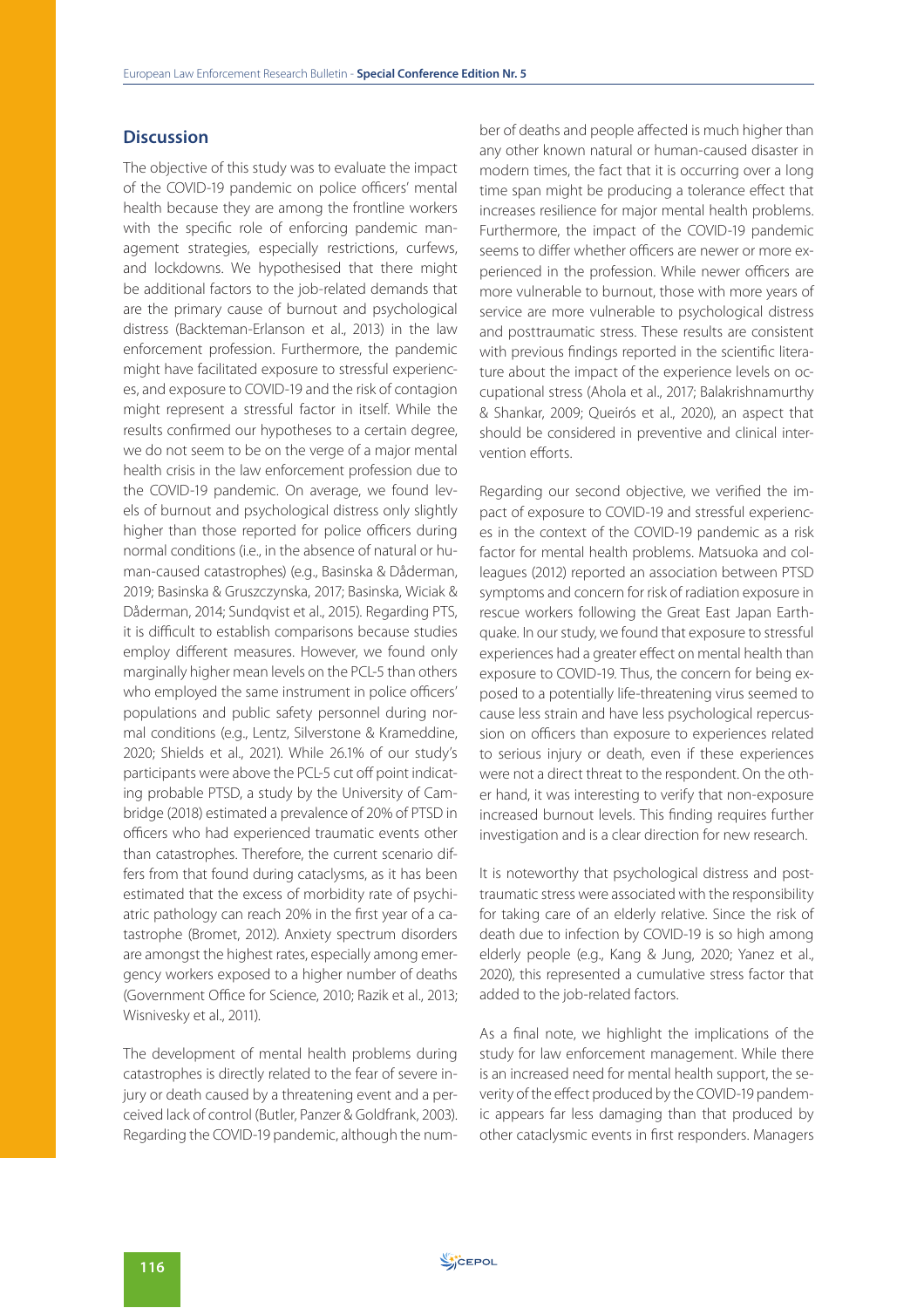should not fear a major mental health crisis in the profession, and low-intensity intervention and follow-up should address the current needs of most officers. The COVID-19 pandemic is having a heterogeneous effect based on officers' characteristics, which brings us to a "one size does not fit all" situation where tailored services might prove more efficient in addressing mental health needs. Attention should be given not only to officers exposed to risks, as those who reported having not been exposed also showed psychological vulnerabilities. If support is provided, the problem might be contained without major job losses.

# **References**

- Agolla, J. E. (2009). Occupational stress among police officers: The case of Botswana police service. Research Journal of Business Management. 2, 25-35. https://doi.org/10.3923/rjbm.2009.25.35
- Ahola, K., Honkonen, T., Virtanen, M., Aromaa, A. & Lönnqvist, J. (2017) Burnout in relation to age in the adult working population. Journal of Occupational Health. 50, 362–365. https://doi.org/10.1539/joh.M8002
- Backteman-Erlanson, S., Padyab, M. & Brulin, C. (2013) Prevalence of burnout and associations with psychosocial work environment, physical strain, and stress of conscience among Swedish female and male police personnel. Police Practice and Research. 14 (6), 491-505. http://doi.org/10.1080/15614263.2012.736719
- Balakrishnamurthy, C. & Shankar, S. (2009) Impact of age and level of experience on occupational stress experienced by non-gazetted officers of the central reserve police force. Industrial Psychiatry Journal. 18 (2), 81-83. http://doi. org/10.4103/0972-6748.62264
- Basinska, B. A. & Dåderman, A. M. (2019) Work values of police officers and their relationship with job burnout and work engagement. Frontiers in Psychology. 10, 442. https://doi.org/10.3389/fpsyg.2019.00442
- Basinska, B. A. & Gruszczynska, E. (2017) Positivity and job burnout in emergency personnel: Examining linear and curvilinear relationship. Polish Psychological Bulletin. 48 (2), 212–219. https://doi.org/10.1515/ppb-2017-0024
- Basinska, B. A., Wiciak, I. & Dåderman, A. M. (2014) Fatigue and burnout in police officers: The mediating role of emotions. Policing. 37 (3), 665–680. https://doi.org/10.1108/PIJPSM-10-2013-0105
- Berg, A. M., Hem, E., Lau, B. & Ekeberg, Ø. (2006) An exploration of job stress and health in the Norwegian police service: A cross sectional study. Journal of Occupational Medicine and Toxicology. 1, 26. https://doi.org/10.1186/1745-6673-1-26
- Berger, W., Figueira, I., Maurat, A. M., Bucassio, A. P., Vieira, I., Jardin, S. et al. (2007) Partial and full PTSD in Brazilian ambulance workers: Prevalence and impact on health and on quality of life. Journal of Traumatic Stress. 20, 637-642. https:// doi.org/10.1002/jts.20242
- Blanchard, E. B., Alexander, J. J., Buckley, T. C. & Forneris, C. A. (1996) Psychometric properties of the PTSD Checklist (PCL). Behaviour Research and Therapy. 34, 669-673. https://doi.org/10.1016/0005-7967(96)00033-2
- Bovin, M. J., Marx, B. P., Weathers, F. W., Gallagher, M. W., Rodriguez, P., Schnurr, P. P. et al. (2016) Psychometric properties of the PTSD Checklist for Diagnostic and Statistical Manual of Mental Disorders-Fifth Edition (PCL-5) in veterans. Psychological Assessment. 28 (11), 1379–1391. https://doi.org/10.1037/pas0000254
- Bromet, E. J. (2012) Mental health consequences of the Chernobyl disaster. Journal of Radiological Protection. 32 (1), N71. Available from: https://iopscience.iop.org/article/10.1088/0952-4746/32/1/N71/meta [access 20th August 2021]
- Butler, A. S., Panzer, A. M. & Goldfrank, L. R. (Eds.) (2003) Preparing for the psychological consequences of terrorism: A public health strategy. Washington, National Academics Press.
- Carlier, I. & Gersons, B. (1994) Trauma at work: post-traumatic stress disorder an occupational health hazard. Journal of Occupational Health Safety. 10, 264-266.
- Chen, S. Y., Feng, Z. & Yi, X. (2017) A general introduction to adjustment for multiple comparisons. Journal of Thoracic Disease. 9 (6), 1725–1729. https://doi.org/10.21037/jtd.2017.05.34
- Chopko, B. A., Palmieri, P. A. & Adams, R. E. (2015) Critical incident history questionnaire replication: Frequency and severity of trauma exposure among officers from small and midsize police agencies. Journal of Trauma and Stress. 28, 157-161. https://doi.org/10.1002/jts.21996
- Demerouti, E., Bakker, A. B., Nachreiner, F. & Schaufeli, W. B. (2001) The job demands–resources model of burnout. Journal of Applied Psychology. 86, 499–512. https://doi.org/10.1037/0021-9010.86.3.499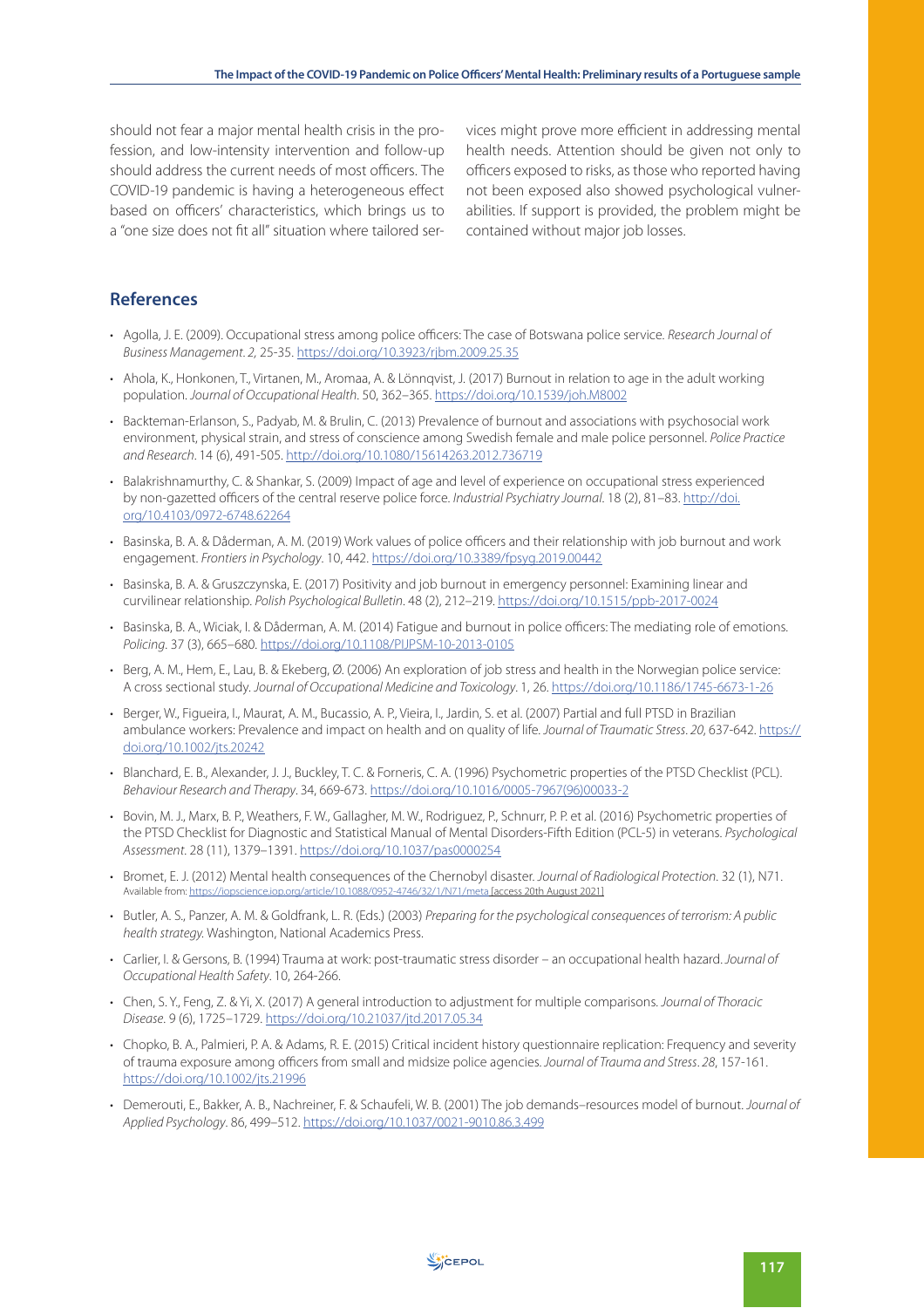- Demerouti, E., Bakker, A. B., Vardakou, I. & Kantas, A. (2003) The convergent validity of two burnout instruments: A multitrait-multimethod analysis. European Journal of Psychological Assessment. 18, 296–307. https://doi. org/10.1027/1015-5759.19.1.12
- Deschamps, F., Paganon-Bardinier, I., Marchand, A. C. & Merle, C. (2003) Sources of assessment of occupational stress in the police. Journal of Occupational Health. 45 (6), 358-364. https://doi.org/10.1539/joh.45.358
- Forbes, D., Creamer, M. & Biddle, D. (2001) The validity of the PTSD checklist as a measure of symptomatic change in combat-related PTSD. Behaviour Research & Therapy. 39, 977-986. https://doi.org/10.1016/S0005-7967(00)00084-X
- Goldberg, D. P. & Williams, P. (1988). A user's quide to the General Health Questionnaire. Basingstoke, NFER-Nelson
- Halbesleben, J. R. B. & Demerouti, E. (2005). The construct validity of an alternative measure of burnout: Investigating the English translation of the Oldenburg Burnout Inventory. Work & Stress. 19 (3), 208-220. https://doi. org/10.1080/02678370500340728
- Harman, G. (2019). Answering the call: Mental health needs of police and emergency services personnel. Australian Journal of Emergency Management. 34 (1), 23. Available from https://knowledge.aidr.org.au/resources/ajem-jan-2019-answering-the-call-mental-health-needs-of-police-and-emergency-servicespersonnel/ [Access 16th May 2021]
- Houdmont, J. & Elliott-Davies, M. (2016). Police Federation of England and Wales 2016 Officer Demand, Capacity, and Welfare Survey: Initial report – Descriptive results. Available from https://www.polfed.org/media/14061/welfare-survey-2016-pfew-descriptive-results-report-v30.pdf. [Access 16th May 2021]
- Hystad, S. W. & Johnsen, B. H. (2020) The dimensionality of the 12-Item General Health Questionnaire (GHQ-12): Comparisons of factor structures and invariance across samples and time. Frontiers in Psychology. 11, 1300. Available from: https://doi.org/10.3389/fpsyg.2020.01300
- Kang, S. J. & Jung, S. I. (2020) Age-related morbidity and mortality among patients with COVID-19. Infection & Chemotherapy. 52 (2), 154–164. https://doi.org/10.3947/ic.2020.52.2.154
- Lentz, L., Silverstone, P. H. & Krameddine, Y. I. (2020) High rates of mental health disorders in civilian employees working in police organizations. Frontiers in Psychology. 11, 1031. https://doi.org/10.3389/fpsyg.2020.01031
- Liberman, A. M., Best, S. R., Metzler, T. J., Fagan, J. A., Weiss, D. S. & Marmar, C. R. (2002) Routine occupational stress and psychological distress in police. Policing. 25 (2), 421-441.
- Lundin, A., Hallgren, M., Theobald, H., Hellgren, C. & Torgén, M. (2016) Validity of the 12-item version of the General Health Questionnaire in detecting depression in the general population. Public Health. 136, 66–74. https://doi.org/10.1016/j. puhe.2016.03.005
- Maia, D. B., Marmar, C. R., Metzler, T., Nóbrega, A., Berger, W., Mendlowicz, M. V. et al. (2007) Post-traumatic stress symptoms in an elite unit of Brazilian police officers: Prevalence and impact of psychosocial functioning and on physical and mental health. Journal of Affective Disorders. 97, 241-245. https://doi.org/10.1016/j.jad.2006.06.004
- Matsuoka, Y., Nishi, D., Nakaya, N., Sone, T., Noguchi, H., Hamazaki, K., et al. (2012) Concern over radiation exposure and psychological distress among rescue workers following the Great East Japan Earthquake. BMC Public Health. 12, 249. https://doi.org/10.1186/1471-2458-12-249
- Neria, Y., DiGrande, L. & Adams, B. G. (2011) Posttraumatic stress disorder following the September 11, 2001, terrorist attacks: A review of the literature among highly exposed populations. American Psychologist. 66, 429-446. https://doi. org/10.1037/a0024791
- Police Firearms Officer Association (2017) Police mental health sickness up by 47% The PFOA News feed. Available from https://www.pfoa.co.uk/blog/police-mental-health-sickness-up-by-47 [Access 16<sup>th</sup> May 2021]
- Queirós, C., Pasos, F., Bártolo, A., Faria, S., Fonseca, S. M., Marques, et al. (2020) Job stress, burnout, and coping in police officers: Relationships and psychometric properties of the Organizational Police Stress Questionnaire. International Journal of Environmental Research and Public Health. 17, 6718. http://doi.org/10.3390/ijerph17186718
- Razik, S., Ehring, T. & Emmelkamp, P. M. G. (2013) Psychological consequences of terrorist attacks: Prevalence and predictors of mental health problems in Pakistani emergency responders. Psychiatry Research. 207, 80–85. https://doi.org/10.1016/j. psychres.2012.09.031
- Ruggiero, K. J., del Ben, K., Scotti, J. R. & Rabalais, A. E. (2003) Psychometric Properties of the PTSD Checklist-Civilian Version. Journal of Traumatic Stress. 16, 495-502. https://doi.org/10.1023/A:1025714729117